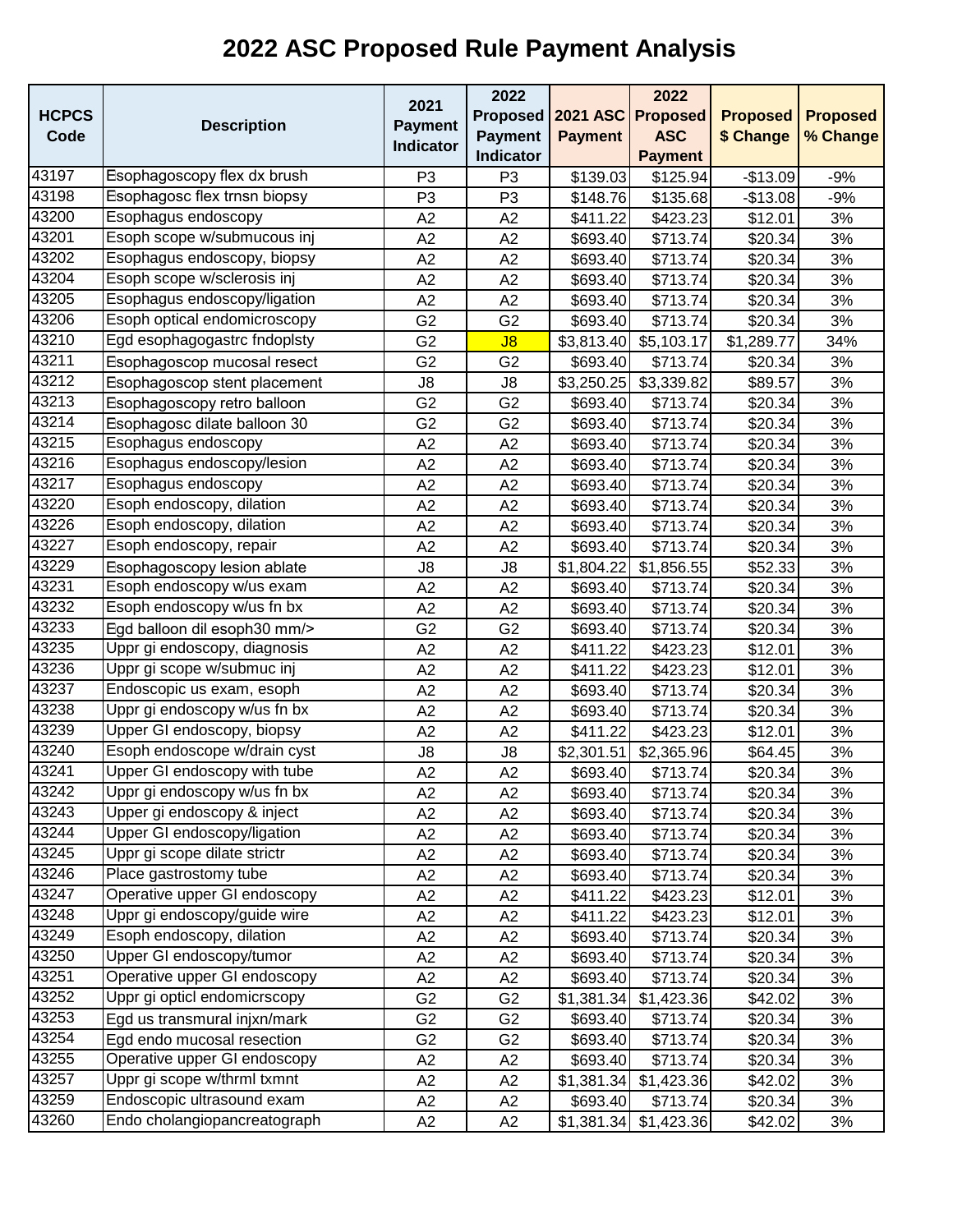|              |                                   |                                    | 2022            |                 | 2022            |                 |                 |
|--------------|-----------------------------------|------------------------------------|-----------------|-----------------|-----------------|-----------------|-----------------|
| <b>HCPCS</b> | <b>Description</b>                | 2021                               | <b>Proposed</b> | <b>2021 ASC</b> | <b>Proposed</b> | <b>Proposed</b> | <b>Proposed</b> |
| Code         |                                   | <b>Payment</b><br><b>Indicator</b> | <b>Payment</b>  | <b>Payment</b>  | <b>ASC</b>      | \$ Change       | % Change        |
|              |                                   |                                    | Indicator       |                 | <b>Payment</b>  |                 |                 |
| 43261        | Endo cholangiopancreatograph      | A2                                 | A2              | \$1,381.34      | \$1,423.36      | \$42.02         | 3%              |
| 43262        | Endo cholangiopancreatograph      | A2                                 | A2              | \$1,381.34      | \$1,423.36      | \$42.02         | 3%              |
| 43263        | Endo cholangiopancreatograph      | A2                                 | A2              | \$1,381.34      | \$1,423.36      | \$42.02         | 3%              |
| 43264        | Endo cholangiopancreatograph      | A2                                 | A <sub>2</sub>  | \$1,381.34      | \$1,423.36      | \$42.02         | 3%              |
| 43265        | Endo cholangiopancreatograph      | A2                                 | A2              | \$2,058.36      | \$2,119.65      | \$61.29         | 3%              |
| 43266        | Egd endoscopic stent place        | J8                                 | J8              | \$3,314.06      | \$3,405.15      | \$91.09         | 3%              |
| 43270        | Egd lesion ablation               | G <sub>2</sub>                     | G <sub>2</sub>  | \$693.40        | \$713.74        | \$20.34         | 3%              |
| 43273        | Endoscopic pancreatoscopy         | N <sub>1</sub>                     | N <sub>1</sub>  | \$0.00          | \$0.00          | \$0.00          | #DIV/0!         |
| 43274        | Ercp duct stent placement         | G <sub>2</sub>                     | J8              | \$2,058.36      | \$2,779.04      | \$720.68        | 35%             |
| 43275        | Ercp remove forgn body duct       | G <sub>2</sub>                     | G <sub>2</sub>  | \$1,381.34      | \$1,423.36      | \$42.02         | 3%              |
| 43276        | Ercp stent exchange w/dilate      | G <sub>2</sub>                     | J8              | \$2,058.36      | \$2,821.50      | \$763.14        | 37%             |
| 43277        | Ercp ea duct/ampulla dilate       | G <sub>2</sub>                     | G <sub>2</sub>  | \$1,381.34      | \$1,423.36      | \$42.02         | 3%              |
| 43278        | Ercp lesion ablate w/dilate       | G <sub>2</sub>                     | G <sub>2</sub>  | \$1,381.34      | \$1,423.36      | \$42.02         | 3%              |
| 43450        | Dilate esophagus                  | A2                                 | A2              | \$411.22        | \$423.23        | \$12.01         | 3%              |
| 43453        | Dilate esophagus                  | A2                                 | A2              | \$693.40        | \$713.74        | \$20.34         | 3%              |
| 434XX        | Transorl lwr esophgl myotomy      | <b>NA</b>                          | J8              | <b>NA</b>       | \$1,848.32      | N/A             | N/A             |
| 43755        | Dx gastr intub w/asp specs        | G <sub>2</sub>                     | G <sub>2</sub>  | \$70.88         | \$72.99         | \$2.11          | 3%              |
| 43756        | Dx duod intub w/asp spec          | G <sub>2</sub>                     | G <sub>2</sub>  | \$411.22        | \$423.23        | \$12.01         | 3%              |
| 43757        | Dx duod intub w/asp specs         | G <sub>2</sub>                     | G <sub>2</sub>  | \$411.22        | \$423.23        | \$12.01         | 3%              |
| 43761        | Reposition gastrostomy tube       | A2                                 | A2              | \$135.18        | \$139.16        | \$3.98          | 3%              |
| 43762        | Rplc gtube no revj trc            | G <sub>2</sub>                     | G <sub>2</sub>  | \$135.18        | \$139.16        | \$3.98          | 3%              |
| 43763        | Rplc gtube revj gstrst trc        | G <sub>2</sub>                     | G <sub>2</sub>  | \$135.18        | \$139.16        | \$3.98          | 3%              |
| 43870        | Repair stomach opening            | A2                                 | A2              | \$1,381.34      | \$1,423.36      | \$42.02         | 3%              |
| 44100        | Biopsy of bowel                   | A2                                 | A2              | \$411.22        | \$423.23        | \$12.01         | 3%              |
| 44360        | Small bowel endoscopy             | A2                                 | A2              | \$693.40        | \$713.74        | \$20.34         | 3%              |
| 44361        | Small bowel endoscopy/biopsy      | A2                                 | A2              | \$693.40        | \$713.74        | \$20.34         | 3%              |
| 44363        | Small bowel endoscopy             | A2                                 | A2              | \$693.40        | \$713.74        | \$20.34         | 3%              |
| 44364        | Small bowel endoscopy             | A2                                 | A2              | \$693.40        | \$713.74        | \$20.34         | 3%              |
| 44365        | Small bowel endoscopy             | A2                                 | A2              | \$693.40        | \$713.74        | \$20.34         | 3%              |
| 44366        | Small bowel endoscopy             | A2                                 | A2              | \$693.40        | \$713.74        | \$20.34         | 3%              |
| 44369        | Small bowel endoscopy             | A <sub>2</sub>                     | A <sub>2</sub>  | \$693.40        | \$713.74]       | \$20.34         | 3%              |
| 44370        | Small bowel endoscopy/stent       | J8                                 | J8              | \$3,553.15      | \$3,649.92      | \$96.77         | 3%              |
| 44372        | Small bowel endoscopy             | A2                                 | A2              | \$693.40        | \$713.74        | \$20.34         | 3%              |
| 44373        | Small bowel endoscopy             | A2                                 | A2              | \$693.40        | \$713.74        | \$20.34         | 3%              |
| 44376        | Small bowel endoscopy             | A2                                 | A <sub>2</sub>  | \$693.40        | \$713.74        | \$20.34         | 3%              |
| 44377        | Small bowel endoscopy/biopsy      | A <sub>2</sub>                     | A <sub>2</sub>  | \$693.40        | \$713.74        | \$20.34         | 3%              |
| 44378        | Small bowel endoscopy             | A <sub>2</sub>                     | A <sub>2</sub>  | \$693.40        | \$713.74        | \$20.34         | 3%              |
| 44379        | S bowel endoscope w/stent         | A2                                 | A2              | \$2,058.36      | \$2,119.65      | \$61.29         | 3%              |
| 44380        | Small bowel endoscopy             | A2                                 | A2              | \$411.22        | \$423.23        | \$12.01         | 3%              |
| 44381        | S bowel endoscop/balloon dilation | G <sub>2</sub>                     | G <sub>2</sub>  | \$693.40        | \$713.74        | \$20.34         | 3%              |
| 44382        | Small bowel endoscopy             | A <sub>2</sub>                     | A <sub>2</sub>  | \$411.22        | \$423.23        | \$12.01         | 3%              |
| 44384        | lleoscopy w/stent                 | G <sub>2</sub>                     | G <sub>2</sub>  | \$1,381.34      | \$1,423.36      | \$42.02         | 3%              |
| 44385        | Endoscopy of bowel pouch          | A2                                 | A2              | \$403.11        | \$415.10        | \$11.99         | 3%              |
| 44386        | Endoscopy, bowel pouch/biop       | A2                                 | A2              | \$403.11        | \$415.10        | \$11.99         | 3%              |
| 44388        | Colonoscopy                       | A2                                 | A <sub>2</sub>  | \$403.11        | \$415.10        | \$11.99         | 3%              |
| 44389        | Colonoscopy with biopsy           | A2                                 | A2              | \$526.70        | \$542.34        | \$15.64         | 3%              |
| 44390        | Colonoscopy for foreign body      | A <sub>2</sub>                     | A <sub>2</sub>  | \$403.11        | \$415.10        | \$11.99         | 3%              |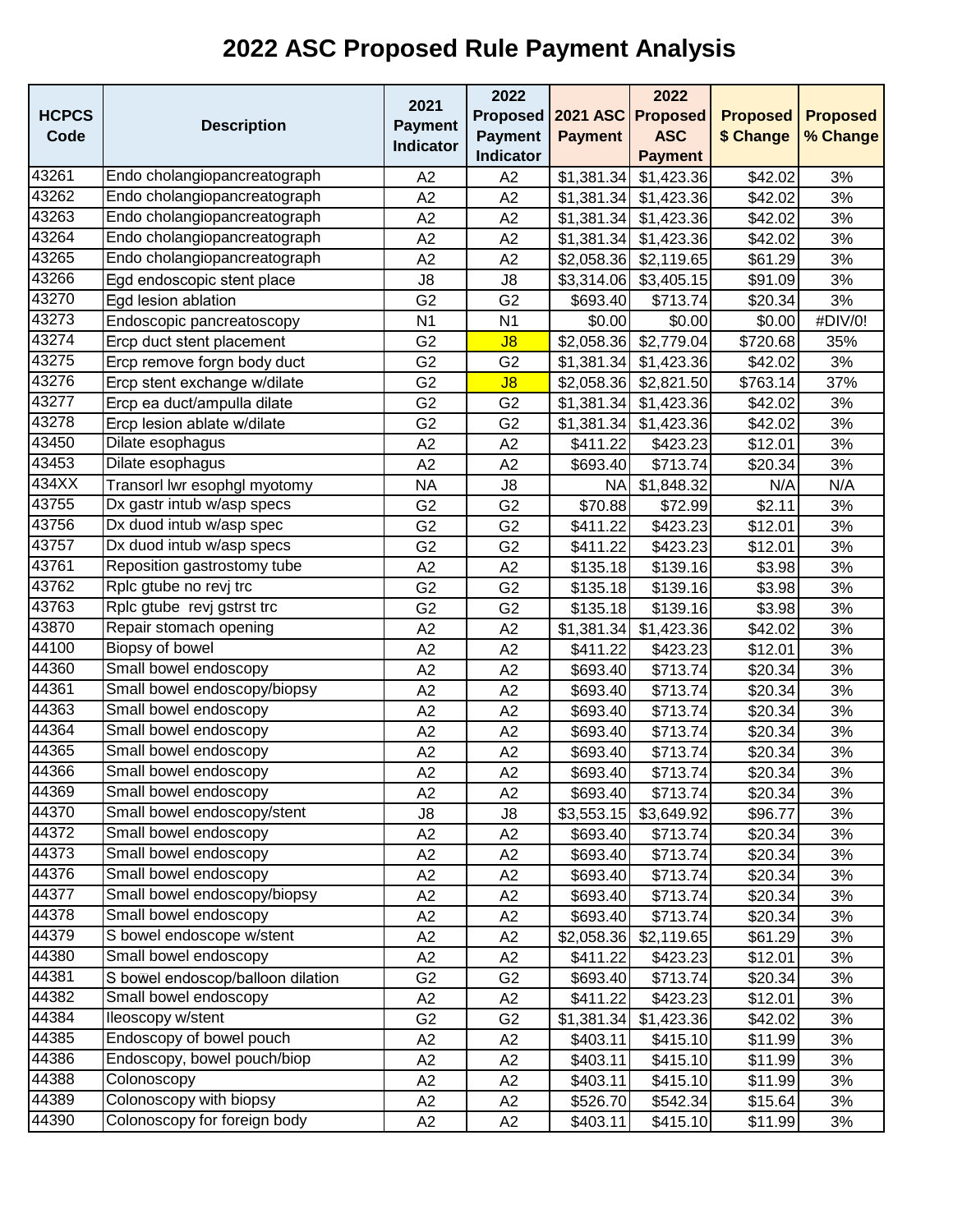|              |                                      |                                    | 2022             |                 | 2022            |                 |                 |
|--------------|--------------------------------------|------------------------------------|------------------|-----------------|-----------------|-----------------|-----------------|
| <b>HCPCS</b> |                                      | 2021                               | <b>Proposed</b>  | <b>2021 ASC</b> | <b>Proposed</b> | <b>Proposed</b> | <b>Proposed</b> |
| Code         | <b>Description</b>                   | <b>Payment</b><br><b>Indicator</b> | <b>Payment</b>   | <b>Payment</b>  | <b>ASC</b>      | \$ Change       | % Change        |
|              |                                      |                                    | <b>Indicator</b> |                 | <b>Payment</b>  |                 |                 |
| 44391        | Colonoscopy for bleeding             | A2                                 | A2               | \$526.70        | \$542.34        | \$15.64         | 3%              |
| 44392        | Colonoscopy & polypectomy            | A <sub>2</sub>                     | A <sub>2</sub>   | \$526.70        | \$542.34        | \$15.64         | 3%              |
| 44394        | Colonoscopy w/snare                  | A2                                 | A2               | \$526.70        | \$542.34        | \$15.64         | 3%              |
| 44401        | Colonoscopy, lesion removal          | G <sub>2</sub>                     | G <sub>2</sub>   | \$526.70        | \$542.34        | \$15.64         | 3%              |
| 44402        | Colonoscopy w/stent                  | J8                                 | J8               | \$3,539.79      | \$3,636.24      | \$96.45         | 3%              |
| 44403        | Colonoscopy w/resection EMR          | G <sub>2</sub>                     | G <sub>2</sub>   | \$526.70        | \$542.34        | \$15.64         | 3%              |
| 44404        | Colonoscopy w/injection              | G <sub>2</sub>                     | G <sub>2</sub>   | \$526.70        | \$542.34        | \$15.64         | 3%              |
| 44405        | Colonoscopy w/dilation               | G <sub>2</sub>                     | G <sub>2</sub>   | \$526.70        | \$542.34        | \$15.64         | 3%              |
| 44406        | Colonoscopy w/ultrasound             | G <sub>2</sub>                     | G <sub>2</sub>   | \$526.70        | \$542.34        | \$15.64         | 3%              |
| 44407        | Colonoscopy w/ndl aspir/bx           | G <sub>2</sub>                     | G <sub>2</sub>   | \$526.70        | \$542.34        | \$15.64         | 3%              |
| 44408        | Colonoscopy w/decompression          | R <sub>2</sub>                     | R <sub>2</sub>   | \$403.11        | \$415.10        | \$11.99         | 3%              |
| 45300        | Proctosigmoidoscopy dx               | P <sub>3</sub>                     | P3               | \$98.85         | \$93.37         | $-$5.48$        | $-6%$           |
| 45303        | Proctosigmoidoscopy dilate           | P <sub>2</sub>                     | P <sub>2</sub>   | \$526.70        | \$542.34        | \$15.64         | 3%              |
| 45305        | Proctosigmoidoscopy w/bx             | A2                                 | A <sub>2</sub>   | \$526.70        | \$542.34        | \$15.64         | 3%              |
| 45307        | Proctosigmoidoscopy fb               | A2                                 | A2               | \$1,153.08      | \$1,213.11      | \$60.03         | 5%              |
| 45308        | Proctosigmoidoscopy removal          | A2                                 | A2               | \$1,153.08      | \$1,213.11      | \$60.03         | 5%              |
| 45309        | Proctosigmoidoscopy removal          | A2                                 | A2               | \$526.70        | \$542.34        | \$15.64         | 3%              |
| 45315        | Proctosigmoidoscopy removal          | A2                                 | A2               | \$526.70        | \$542.34        | \$15.64         | 3%              |
| 45317        | Proctosigmoidoscopy bleed            | A2                                 | A2               | \$526.70        | \$542.34        | \$15.64         | 3%              |
| 45320        | Proctosigmoidoscopy ablate           | A <sub>2</sub>                     | A2               | \$1,153.08      | \$1,213.11      | \$60.03         | 5%              |
| 45321        | Proctosigmoidoscopy volvul           | A2                                 | A2               | \$1,153.08      | \$1,213.11      | \$60.03         | 5%              |
| 45327        | Proctosigmoidoscopy w/stent          | J8                                 | J8               | \$2,657.59      | \$2,733.10      | \$75.51         | 3%              |
| 45330        | Diagnostic sigmoidoscopy             | P <sub>3</sub>                     | P <sub>3</sub>   | \$153.62        | \$149.45        | $-$4.17$        | $-3%$           |
| 45331        | Sigmoidoscopy and biopsy             | A2                                 | A2               | \$403.11        | \$415.10        | \$11.99         | 3%              |
| 45332        | Sigmoidoscopy w/fb removal           | A2                                 | A2               | \$526.70        | \$542.34        | \$15.64         | 3%              |
| 45333        | Sigmoidoscopy & polypectomy          | A2                                 | A2               | \$403.11        | \$415.10        | \$11.99         | 3%              |
| 45334        | Sigmoidoscopy for bleeding           | A2                                 | A2               | \$526.70        | \$542.34        | \$15.64         | 3%              |
| 45335        | Sigmoidoscopy w/submuc inj           | A2                                 | A2               | \$403.11        | \$415.10        | \$11.99         | 3%              |
| 45337        | Sigmoidoscopy & decompress           | A <sub>2</sub>                     | A <sub>2</sub>   | \$403.11        | \$415.10        | \$11.99         | 3%              |
| 45338        | Sigmoidoscopy w/tumr remove          | A2                                 | A2               | \$526.70        | \$542.34        | \$15.64         | 3%              |
| 45340        | Sig w/balloon dilation               | A2                                 | A2               | \$526.70        | \$542.34        | \$15.64         | 3%              |
| 45341        | Sigmoidoscopy w/ultrasound           | A2                                 | A <sub>2</sub>   | \$403.11        | \$415.10        | \$11.99         | 3%              |
| 45342        | Sigmoidoscopy w/us guide bx          | A <sub>2</sub>                     | A <sub>2</sub>   | \$526.70        | \$542.34        | \$15.64         | 3%              |
| 45346        | Sigmoidoscopy w/ablate tumr          | G <sub>2</sub>                     | G <sub>2</sub>   | \$526.70        | \$542.34        | \$15.64         | 3%              |
| 45347        | Sigmoidoscopy w/stent                | J8                                 | J8               | \$3,374.08      | \$3,466.60      | \$92.52         | 3%              |
| 45349        | Sigmoidoscopy w/resection EMR        | G <sub>2</sub>                     | G <sub>2</sub>   | \$1,153.08      | \$1,213.11      | \$60.03         | 5%              |
| 45350        | Sgmdsc w/band ligation               | G <sub>2</sub>                     | G <sub>2</sub>   | \$526.70        | \$542.34        | \$15.64         | 3%              |
| 45378        | Diagnostic colonoscopy               | A <sub>2</sub>                     | A <sub>2</sub>   | \$403.11        | \$415.10        | \$11.99         | 3%              |
| 45379        | Colonoscopy w/fb removal             | A2                                 | A2               | \$526.70        | \$542.34        | \$15.64         | 3%              |
| 45380        | Colonoscopy and biopsy               | A <sub>2</sub>                     | A <sub>2</sub>   | \$526.70        | \$542.34        | \$15.64         | 3%              |
| 45381        | Colonoscopy, submucous inj           | A <sub>2</sub>                     | A2               | \$526.70        | \$542.34        | \$15.64         | 3%              |
| 45382        | Colonoscopy/control bleeding         | A <sub>2</sub>                     | A <sub>2</sub>   | \$526.70        | \$542.34        | \$15.64         | 3%              |
| 45384        | Colonoscopy w/lesion removal         | A <sub>2</sub>                     | A <sub>2</sub>   | \$526.70        | \$542.34        | \$15.64         | 3%              |
| 45385        | Lesion removal colonoscopy           | A2                                 | A2               | \$526.70        | \$542.34        | \$15.64         | 3%              |
| 45386        | Colonoscopy dilate stricture         | A <sub>2</sub>                     | A <sub>2</sub>   | \$526.70        | \$542.34        | \$15.64         | 3%              |
| 45388        | Lesion removal colonoscopy, ablation | G <sub>2</sub>                     | G <sub>2</sub>   | \$526.70        | \$542.34        | \$15.64         | 3%              |
| 45389        | Colonoscopy w/stent                  | J8                                 | J8               | \$3,413.37      | \$3,506.82      | \$93.45         | 3%              |